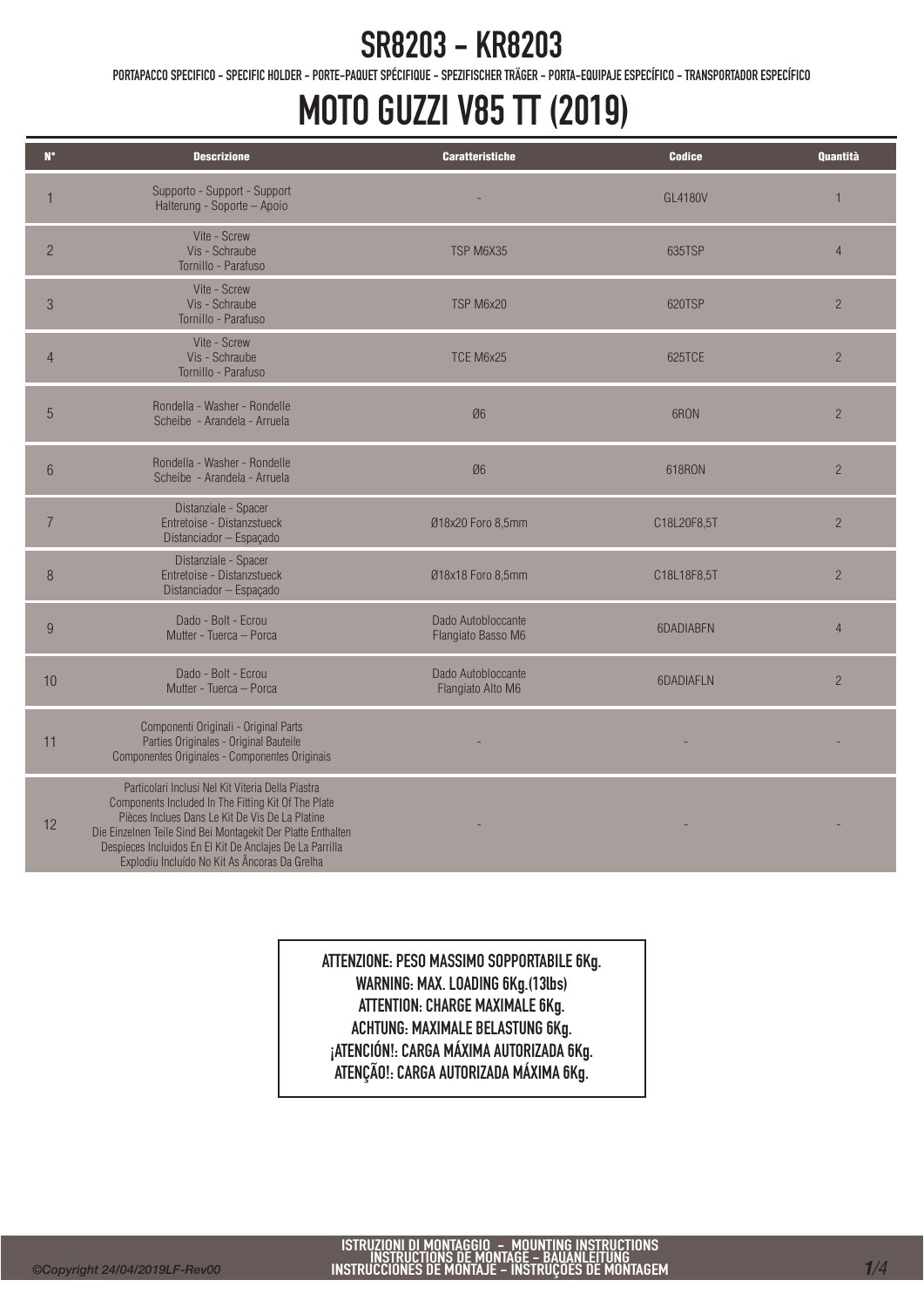PORTAPACCO SPECIFICO - SPECIFIC HOLDER - PORTE-PAQUET SPÉCIFIQUE - SPEZIFISCHER TRÄGER - PORTA-EQUIPAJE ESPECÍFICO - TRANSPORTADOR ESPECÍFICO

# MOTO GUZZI V85 TT (2019)



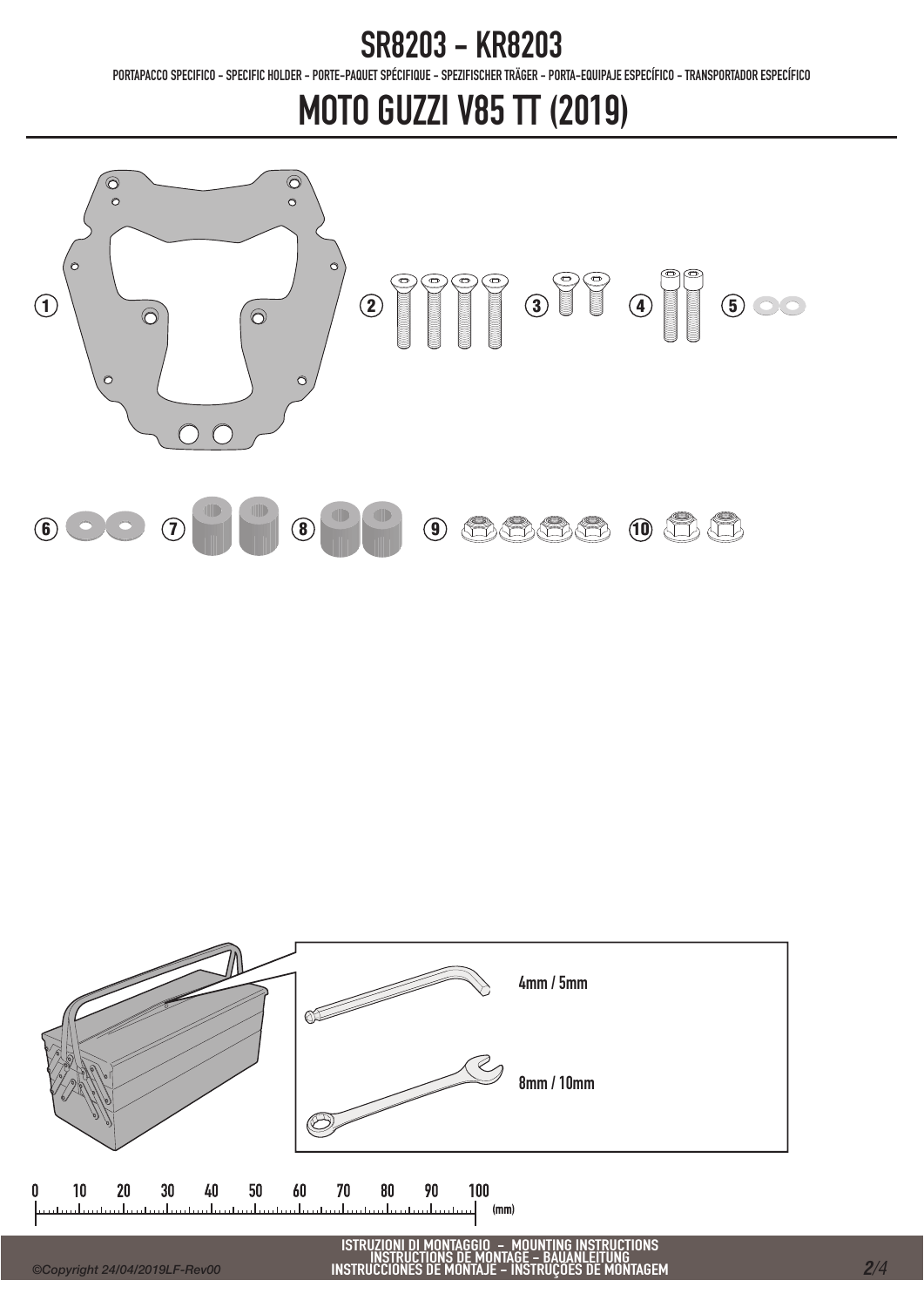PORTAPACCO SPECIFICO - SPECIFIC HOLDER - PORTE-PAQUET SPÉCIFIQUE - SPEZIFISCHER TRÄGER - PORTA-EQUIPAJE ESPECÍFICO - TRANSPORTADOR ESPECÍFICO

# MOTO GUZZI V85 TT (2019)





ISTRUZIONI DI MONTAGGIO – MOUNTING INSTRUCTIONS<br>INSTRUCTIONS DE MONTAGE – BAUANLEITUNG<br>INSTRUCCIONES DE MONTAJE – INSTRUÇÕES DE MONTAGEM